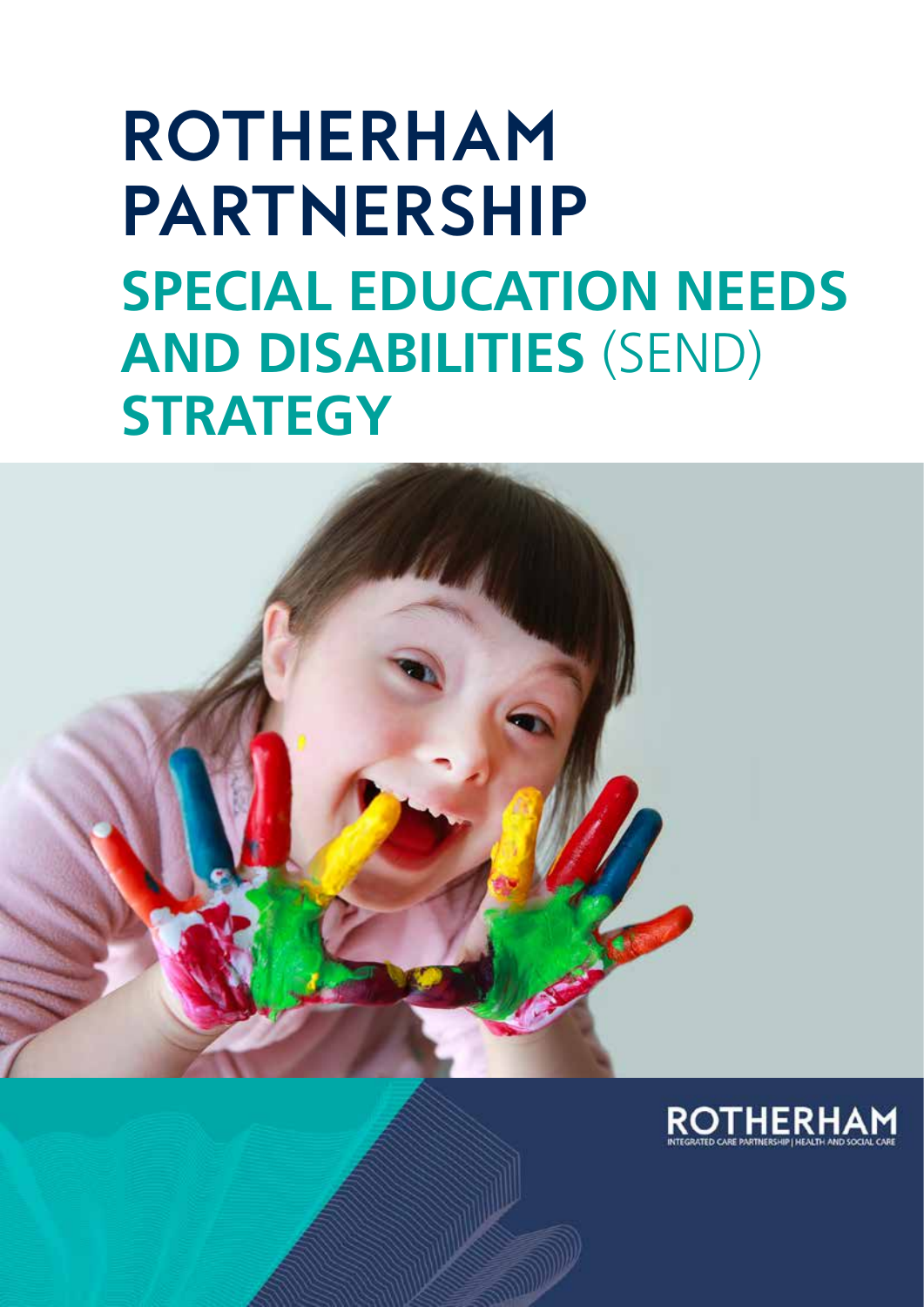### **Introduction**

Rotherham is ambitious for all children and young people to achieve their potential and have the best start in life. The Rotherham Partnership Special Education Needs and Disabilities (SEND) Strategy recognises that children and young people have different strengths and needs and that services and provision need to be differentiated so that all children and young people have their needs met and experience success.

This strategy is a partnership strategy because in Rotherham we recognise that for children and young people to achieve their potential then all services need to work together with parents , carers, children and young people being equal partners and their voices heard at all levels when planning and developing a SEND Strategy. The SEND Strategy is overseen by the Place Board in recognition that SEND is an area of responsibility for all partners in Rotherham.

In Rotherham we have developed Four Cornerstones which we believe are essential for ensuring that good practice in working with children, young people, parents and carers is achieved these are:



We recognise that when these values are integrated into practice then trust is developed and progress in achieving outcomes for children and young people is made; without trust systems, partnerships, organisations and families cannot working together effectively and meaningful partnership work cannot be achieved. This strategy was developed following a series of Voices Events including focus groups, workshops and events held throughout October and November 2019.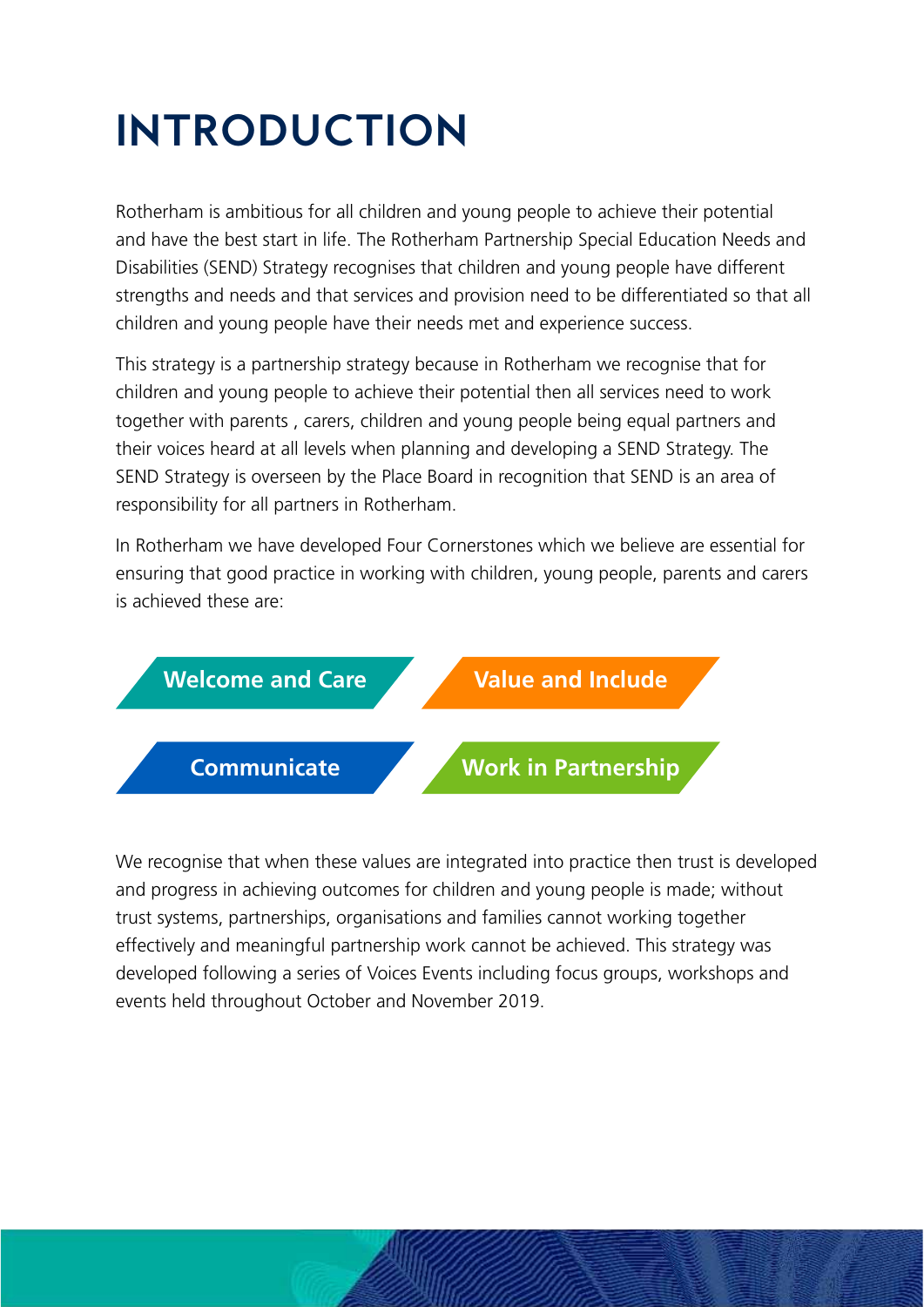## **Our Vision and Outcomes**

In Rotherham our strategic leaders for integrated place-based priorities share the vision that services and organisations should support people and families to live independently in the community, with prevention and self-management at the heart of our delivery. Our SEND Strategy therefore starts with a conversation with our population, parents, carers, children and young people about how best we can support them to achieve this.

On 13th October 2017 Rotherham held its first VOICES event. Young people, parent carers, leaders and front-line practitioners from health, education and care services including the private and voluntary sector, schools and settings, came together. The even provided an opportunity to identify areas of strength when it comes to experience of SEND and co-production, as well as suggestions for further development, were highlighted.

Over the next two years partners continued to work together to create a Rotherham VOICES Action Plan: Co-production is Everyone's Business. The aim of the action plan was to embed a culture in Rotherham in which front-line practitioners, administrative and support staff, organisational and strategic leaders, and commissioners, work together to ensure that children and young people, parent carers and families are equal partners in decision-making that affects their lives at all levels (individual, organisational and strategic).

#### *Two commitments were made:*

#### **Make our relationships stronger**

**Make communication more honest, open and accessible**

*Three priority areas were identified:*

**Believe** 

**Get Me Help Quicker**

#### **Make Transitions to Adulthood Better and Plan Them With Me**

These priorities were revisited at the workshops, focus groups and at the Voices Day that took place throughout October and November 2020. This strategy reflects the feedback that was captured. These priorities are recognised as informing a number of strategic projects within Children and Young People's Services and Partnerships with a number of organisations and partnership delivery groups responsible for ensuring that these priorities are delivered.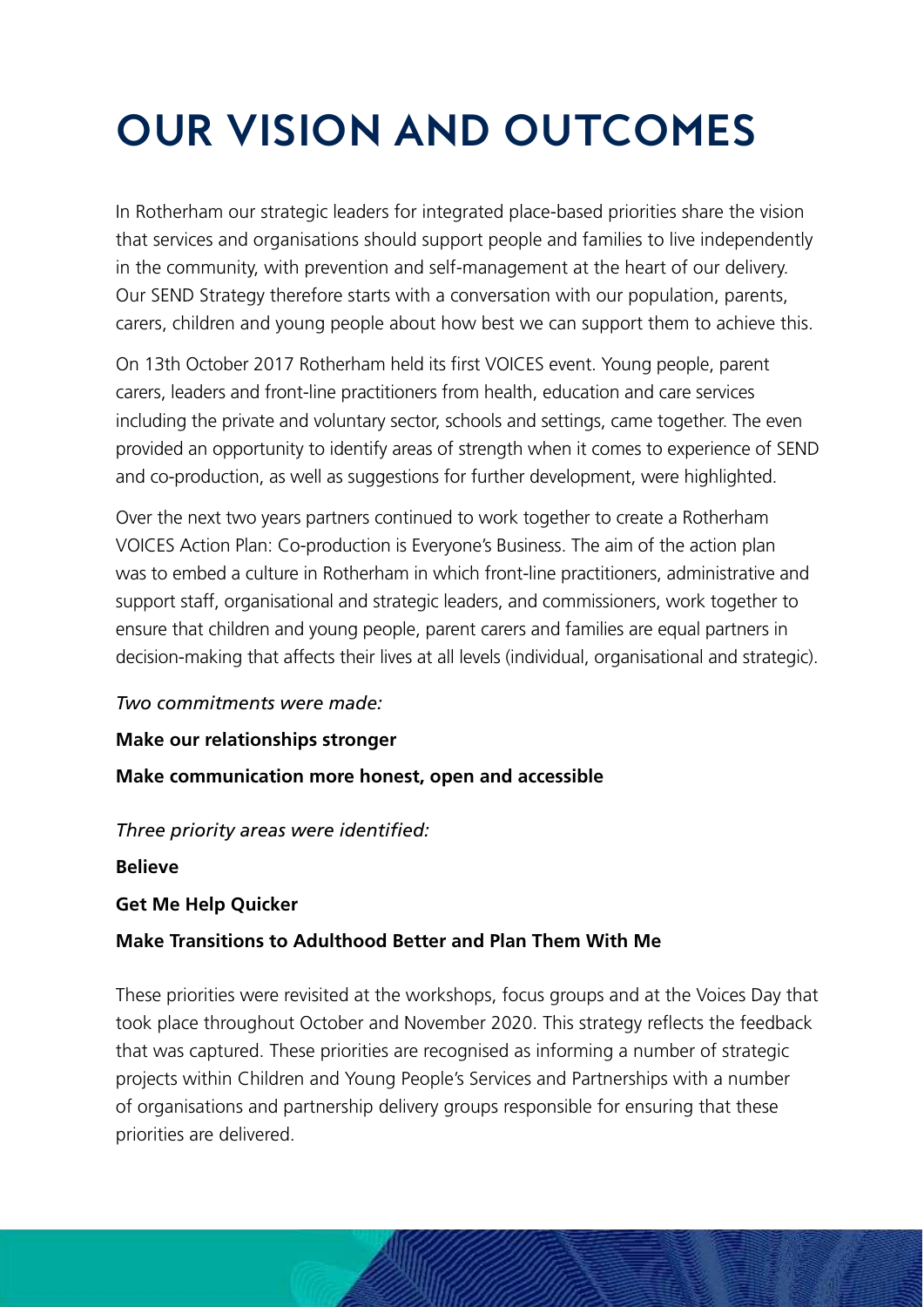### **Areas for Development:**  VOICES PRIORITIES

| <b>Areas for Development:</b><br><b>Voices Priorities</b>                                                      | <b>Strategic Oversight</b>                                                                                                                                                                                                                                                                                                                                                                                                                                                                                                                | <b>Responsible</b><br><b>Individual</b>                                                                                                              |
|----------------------------------------------------------------------------------------------------------------|-------------------------------------------------------------------------------------------------------------------------------------------------------------------------------------------------------------------------------------------------------------------------------------------------------------------------------------------------------------------------------------------------------------------------------------------------------------------------------------------------------------------------------------------|------------------------------------------------------------------------------------------------------------------------------------------------------|
| Listening, involving<br>and believing children,<br>young people, their<br>carers and their<br>families         | Workforce development<br>Programme linked to SEMH<br>Strategy.<br>SEMH Strategy reporting<br>to SEMH Strategic<br>Implementation Board<br>SEND Strategy reporting to<br><b>SEND Board</b><br>Integrated Care Partnership<br>Workforce Enabler Group                                                                                                                                                                                                                                                                                       | <b>Jenny Lingrell</b><br>Joint Assistant Director<br>Commissioning,<br>Performance and<br>Inclusion (RMBC/RCCG)                                      |
| Resources to sustain<br>and develop the voice<br>of young people in the<br>way they would like it<br>to happen | Strategic audit of children<br>and young people's voices<br>(to include LAC Council,<br>Different but Equal Board;<br><b>EHCP Audit findings;</b><br>SENDIASS Annual report;<br>POET survey) reporting to<br>SEND Board to identify<br>where children's voices are<br>evident within their planning<br>and where they are absent<br>and identify next steps and<br>resources.<br>Further joint work to identify<br>how arrangements can be<br>aligned between Place Board<br>partners.<br>SEND Strategy reporting to<br><b>SEND Board</b> | <b>Sue Wilson</b><br>Head of Performance at<br><b>RMBC</b><br>Joint Assistant Director<br>Commissioning,<br>Performance and<br>Inclusion (RMBC/RCCG) |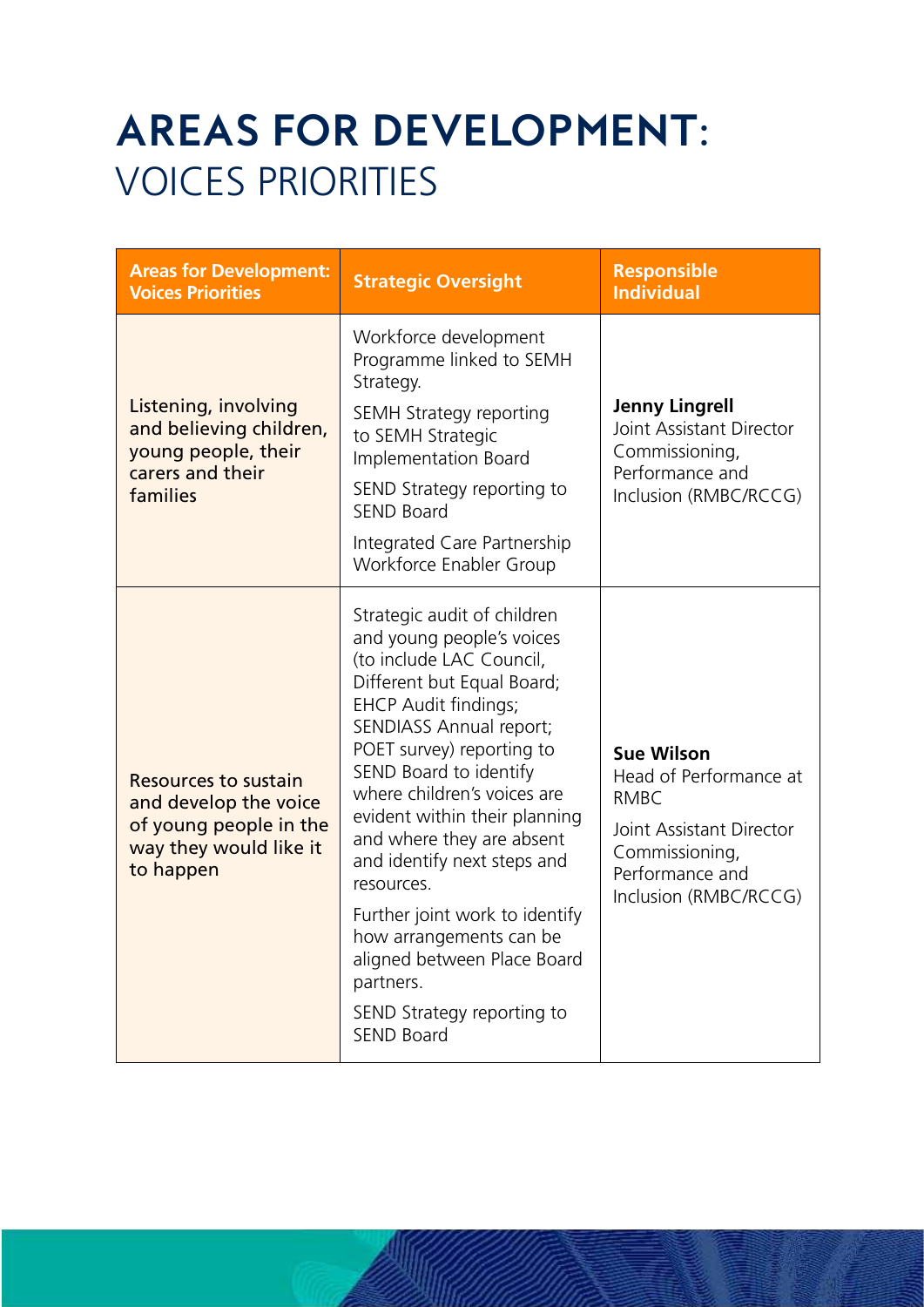| <b>Areas for Development:</b><br><b>Voices Priorities</b>                                                      | <b>Strategic Oversight</b>                                                                                                                                                                                               | <b>Responsible</b><br><b>Individual</b>                                                                         |
|----------------------------------------------------------------------------------------------------------------|--------------------------------------------------------------------------------------------------------------------------------------------------------------------------------------------------------------------------|-----------------------------------------------------------------------------------------------------------------|
| Working in a person/<br>family-centred way                                                                     | Workforce Development<br>Programme<br>SEMH Strategy reporting<br>to SEMH Strategic<br>Implementation Board.<br>SEND Strategy reporting to<br><b>SEND Board</b><br>Integrated Care Partnership<br>Workforce Enabler Group | <b>Jenny Lingrell</b><br>Joint Assistant Director<br>Commissioning,<br>Performance and<br>Inclusion (RMBC/RCCG) |
| Workforce<br>development to aid<br>better understanding<br>of experience and<br>to promote better<br>responses | Workforce Development<br>Programme<br>SEMH Strategy reporting<br>to SEMH Strategic<br>Implementation Board<br>SEN Strategy reporting to<br><b>SEND Board</b><br>Integrated Care Partnership<br>Workforce Enabler Group   | <b>Jenny Lingrell</b><br>Joint Assistant Director<br>Commissioning,<br>Performance and<br>Inclusion (RMBC/RCCG) |
| Communication                                                                                                  | Integrated Care Partnership<br>Communication and<br><b>Engagement Group</b><br>Local Offer Steering Group<br>reporting to SEND Strategic<br>Board.                                                                       | RMBC/RCCG<br>Communications Team.                                                                               |
| <b>Clearer pathways and</b><br>thresholds - better<br>joined up thinking                                       | Review of service descriptions<br>and content of Local Offer<br>Local Offer Steering Group.<br>SEND Strategy reporting to<br><b>SEND Board</b>                                                                           | <b>Mary Jarrett</b><br>Head of Inclusion<br>RMBC.                                                               |
| Developing the offer<br>from mainstream<br>schools                                                             | Workforce Development<br>Programme<br>SEMH Strategy reporting<br>to SEMH Strategic<br>Implementation Board<br>SEND Strategy reporting to<br><b>SEND Board</b>                                                            | <b>Assistant Director</b><br><b>Education RMBC</b>                                                              |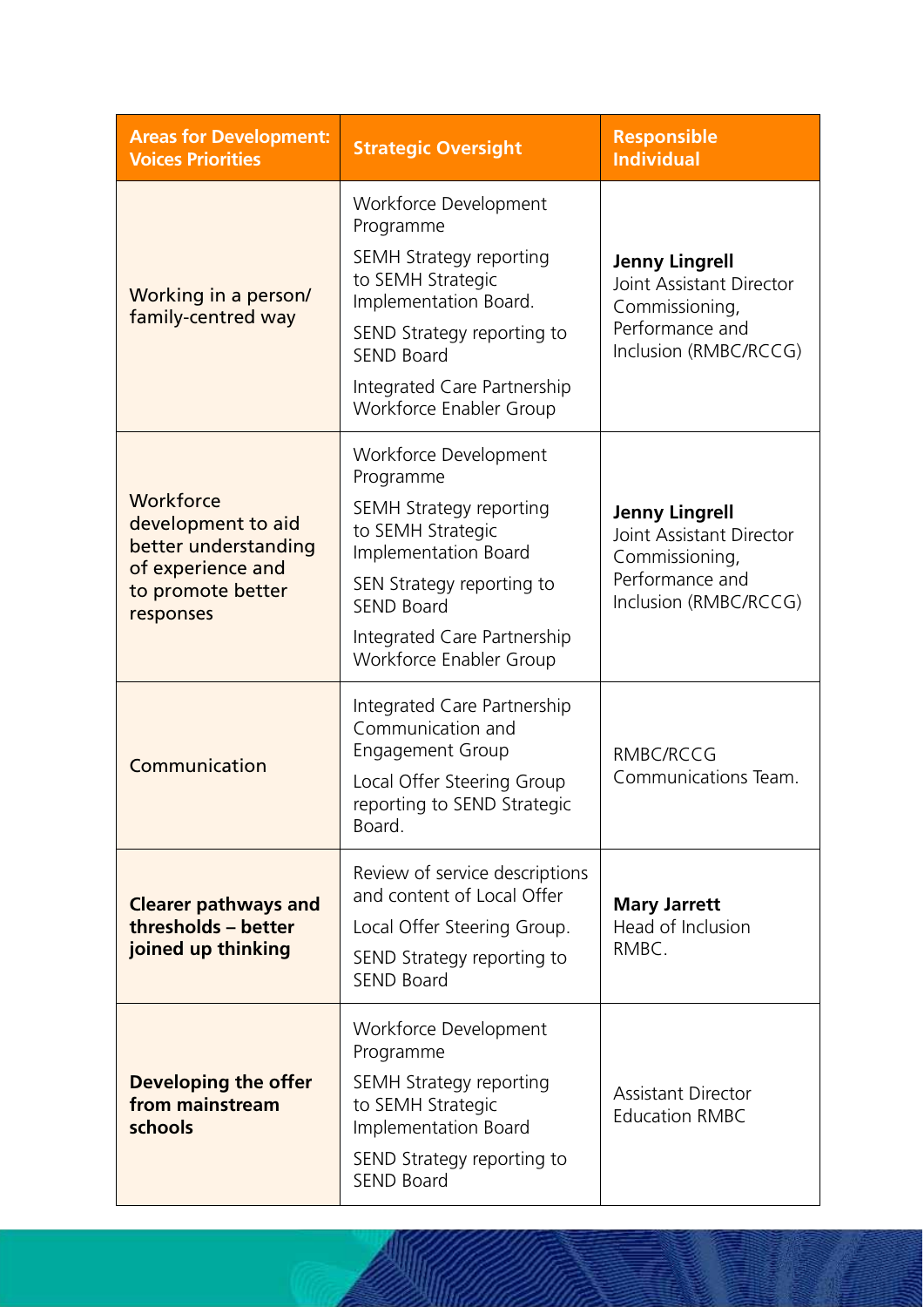| <b>Areas for Development:</b><br><b>Voices Priorities</b>                                                   | <b>Strategic Oversight</b>                                                | <b>Responsible</b><br><b>Individual</b>                                                                                                            |
|-------------------------------------------------------------------------------------------------------------|---------------------------------------------------------------------------|----------------------------------------------------------------------------------------------------------------------------------------------------|
| <b>Reducing waiting</b><br>times for neuro-<br>developmental<br>diagnosis                                   | <b>SEMH Strategy Delivery</b><br>Group reporting to Place<br><b>Board</b> | <b>Christina Harrison</b><br>RDASH/Jenny Lingrell<br><b>Joint Assistant Director</b><br>Commissioning,<br>Performance and<br>Inclusion (RMBC/RCCG) |
| (Neuro-developmental<br>pathway re-design)                                                                  | <b>Autism Strategy</b>                                                    | <b>Garry Parvin</b><br>Joint Commissioner<br>RMBC/RCCG.                                                                                            |
| Understanding of, and<br>response to, SEMH/<br>anxiety/autism<br>(Neuro-developmental<br>pathway re-design) | <b>SEMH Strategy Delivery</b><br>Group reporting to Place<br><b>Board</b> | <b>Christina Harrison</b><br>RDASH/Jenny Lingrell<br>Joint Assistant Director<br>Commissioning,<br>Performance and<br>Inclusion (RMBC/RCCG)        |
| Increasing support to<br>enable independence,<br>including in paid<br>employment                            | Preparation for Adulthood<br><b>Board</b>                                 | lan Spicer<br><b>Assistant Director Adult</b><br>Services, RMBC                                                                                    |

We will measure how successful we are in making progress against these priorities by using series of outcome measures which reflect the need to measure the impact of strategic work on the lives of individual children, young people and their families.

Rotherham has developed four strategic outcomes which will form the basis of planning and measuring the successes for children and young people with SEND and ensuring that the priorities in this strategy are recognised and met.

 Each outcome has a series of indicators and performance measures which will ensure that they create a meaningful understanding of the experiences and successes of children and young people with SEND in Rotherham and that the partnership is held accountable for the success of achieving these outcomes and begins to understand where progress is not being made and why, or where success is being achieved and should be shared and celebrated.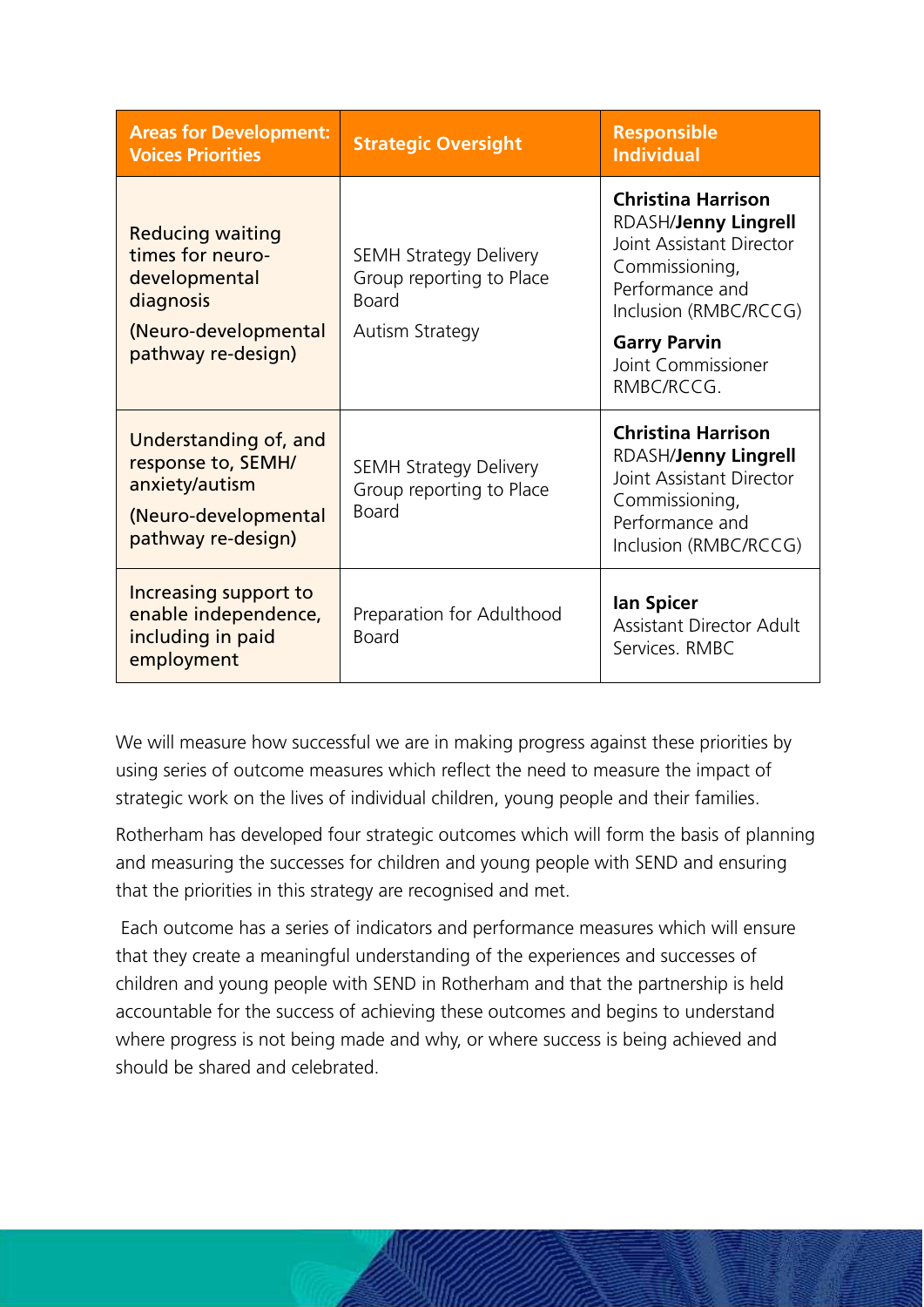#### **The Four Outcomes are as follows:**

**WELLBEING Outcome: All children and young people in Rotherham with SEND to enjoy good physical and mental health**

**Preparation for Adulthood Outcome: All young people in Rotherham with SEND are well prepared and supported to exercise choice and control that enable them to enjoy fulfilling lives** 

**CYP and Parents Voice Outcome: All Children and Young People in Rotherham with SEND and their families have their voices heard and this makes a difference to their experiences and outcomes**

**Whole Child Progress: Promises and Commitment (Attainment) Outcome: All children and young people in Rotherham with SEND have positive opportunities to make progress in a person-centred way**

#### **accountability and Measuring Success:**

For each of the four outcomes a score card has been developed which will report to the SEND Strategic Board. A refined set of headline measures will be reported quarterly to the Place Board, who also receive a detailed spotlight update three times a year. These performance measures will encourage accountability across systems and organisations and increase operational accountability for achieving these outcomes.

The oversight for the Rotherham SEND Strategy is the responsibility of the SEND Strategic Board who meet bi-monthly. The SEND Strategic Board reports to the Rotherham Place Board.

This Strategy will be reviewed annually to ensure accountability for progress and outcomes for children, young people and their families.